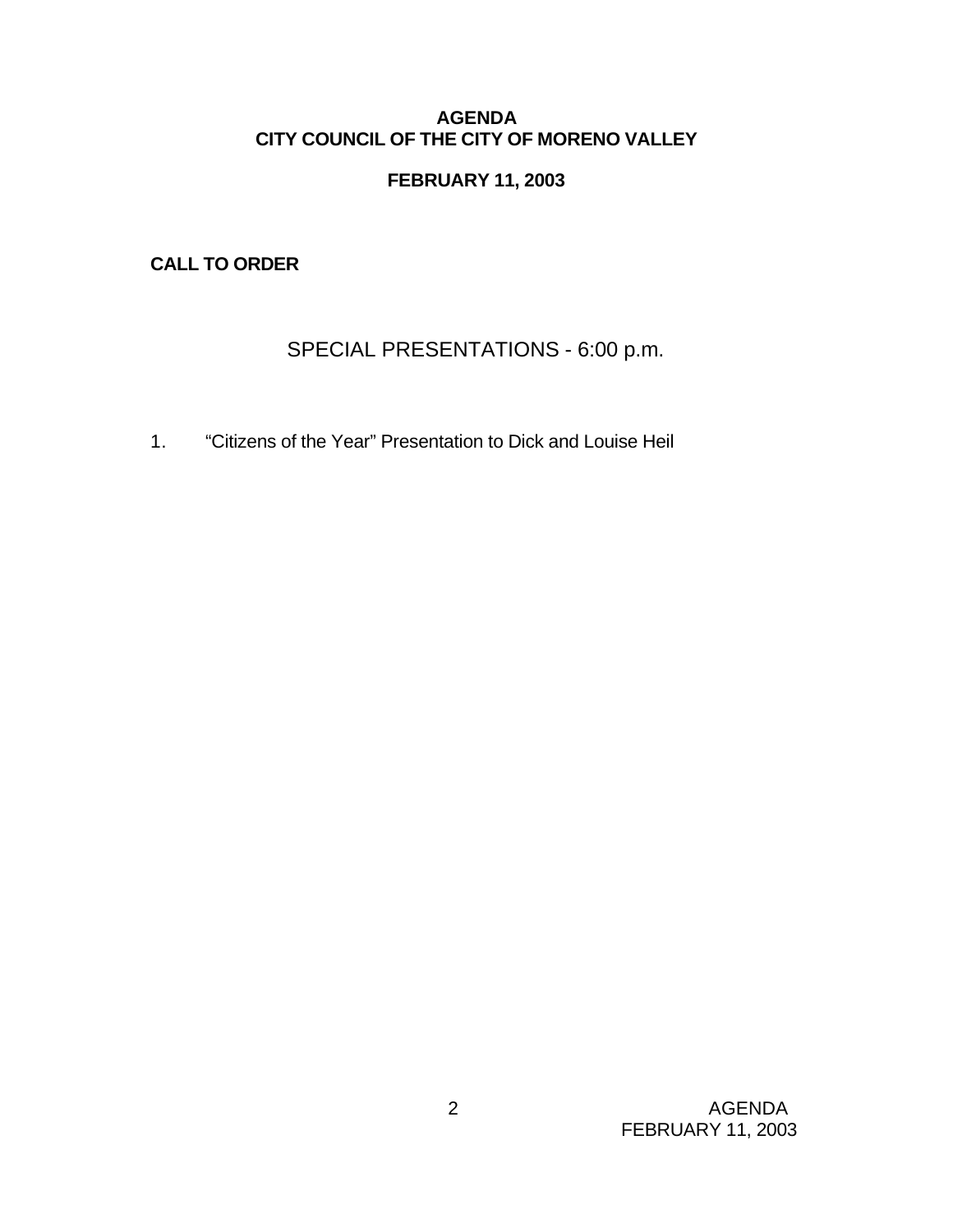#### **AGENDA JOINT MEETING OF THE CITY COUNCIL OF THE CITY OF MORENO VALLEY MORENO VALLEY COMMUNITY SERVICES DISTRICT COMMUNITY REDEVELOPMENT AGENCY OF THE CITY OF MORENO VALLEY**

#### **REGULAR MEETING - 6:30 P.M. FEBRUARY 11, 2003**

**CALL TO ORDER** (Joint Meeting of the City Council of the City of Moreno Valley, Moreno Valley Community Services District and the Community Redevelopment Agency of the City of Moreno Valley - actions taken at the Joint Meeting are those of the Agency indicated on each Agenda item)

### **PLEDGE OF ALLEGIANCE**

**INVOCATION** – Bishop Glen Brady, Hidden Springs Ward, Church of Jesus Christ Latter Day Saints

### **ROLL CALL**

### **INTRODUCTIONS**

PUBLIC COMMENTS **ON MATTERS ON THE AGENDA** WILL BE TAKEN UP AS THE ITEM IS CALLED FOR BUSINESS, BETWEEN STAFF'S REPORT AND CITY COUNCIL DELIBERATION (SPEAKER SLIPS MAY BE TURNED IN UNTIL THE ITEM IS CALLED FOR BUSINESS.) Those wishing to speak should submit a BLUE speaker slip to the Bailiff. There is a three-minute limit per person.

All remarks and questions shall be addressed to the presiding officer or to the City Council and not to any individual Council member, staff member or other person.

PUBLIC COMMENTS **ON MATTERS NOT ON THE AGENDA** UNDER THE JURISDICTION OF THE CITY COUNCIL WILL BE HEARD PRIOR TO CITY COUNCIL REPORTS AND CLOSING COMMENTS. IN THE EVENT THAT THE AGENDA ITEM FOR SUCH PUBLIC COMMENTS HAS NOT BEEN CALLED BY 10:00 P.M., IT SHALL BE CALLED AS THE NEXT ITEM OF BUSINESS FOLLOWING THE CONCLUSION OF ANY ITEM BEING HEARD AT 10:00 P.M. Those wishing to speak should submit a PINK speaker slip to the Bailiff. There is a three-minute limit per person.

All remarks and questions shall be addressed to the presiding officer or to the City Council and not to any individual Council member, staff member or other person.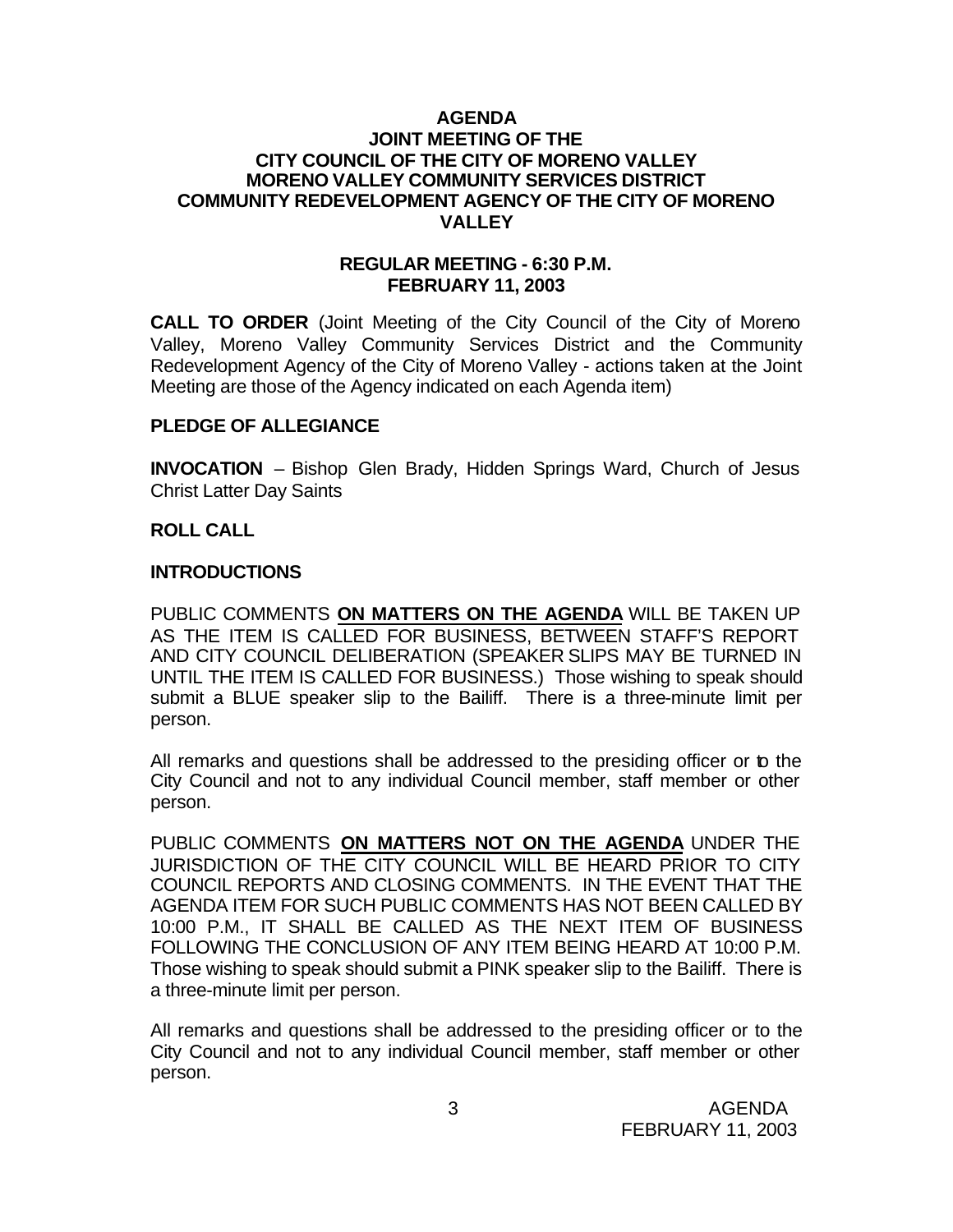### **JOINT CONSENT CALENDARS (SECTIONS A-C) OF THE CITY COUNCIL OF THE CITY OF MORENO VALLEY, MORENO VALLEY COMMUNITY SERVICES DISTRICT, COMMUNITY REDEVELOPMENT AGENCY OF THE CITY OF MORENO VALLEY, AND THE MORENO VALLEY PUBLIC FACILITIES FINANCING CORPORATION**

All items listed under the Consent Calendars, Sections A, B, and C, are considered to be routine and non-controversial, and may be enacted by one motion unless a member of the Council, Community Services District, or Redevelopment Agency requests that an item be removed for separate action. The motion to adopt the Consent Calendars is deemed to be a separate motion by each Agency and shall be so recorded by the City Clerk. Items withdrawn for report/discussion will be heard after public hearing items.

## **A. CONSENT CALENDAR** - **CITY COUNCIL**

- A1. ORDINANCES FIRST READING BY TITLE ONLY Recommendation: Waive reading of all Ordinance Introductions and read by title only.
- A2. MINUTES SPECIAL MEETING OF JANUARY 7, 2003 (Report of: City Clerk) Recommendation: Approve as submitted.
- A3. MINUTES REGULAR MEETING OF JANUARY 14, 2003 (Report of: City Clerk) Recommendation: Approve as submitted.
- A4. MINUTES REGULAR MEETING OF JANUARY 28, 2003 (Report of: City Clerk) Recommendation: Approve as submitted.
- A5. AUTHORIZATION TO AWARD THE CONSTRUCTION CONTRACT FOR THE TRAFFIC SIGNAL AT KITCHING ST. AND KRAMERIA AVE., PROJECT NO. 02-12566921 (Report of: Director of Public Works/City Engineer) Recommendation: Award the construction contract for the Traffic Signal at Kitching Street and Krameria Avenue to Holland-Lowe Construction, Inc., 427 South Pershing Avenue, San Bernardino, California 92408, the lowest responsible bidder; authorize the Mayor to execute a contract with Holland-Lowe Construction, Inc.; authorize the issuance of a Purchase Order for Holland-Lowe Construction, Inc. in the amount of \$253,414.70 (the bid amount plus 10% contingency) when the contract has been signed by all parties (Account No. 125.66921) and authorize the Finance Director to transfer \$150,000 of unencumbered Measure "A" Funds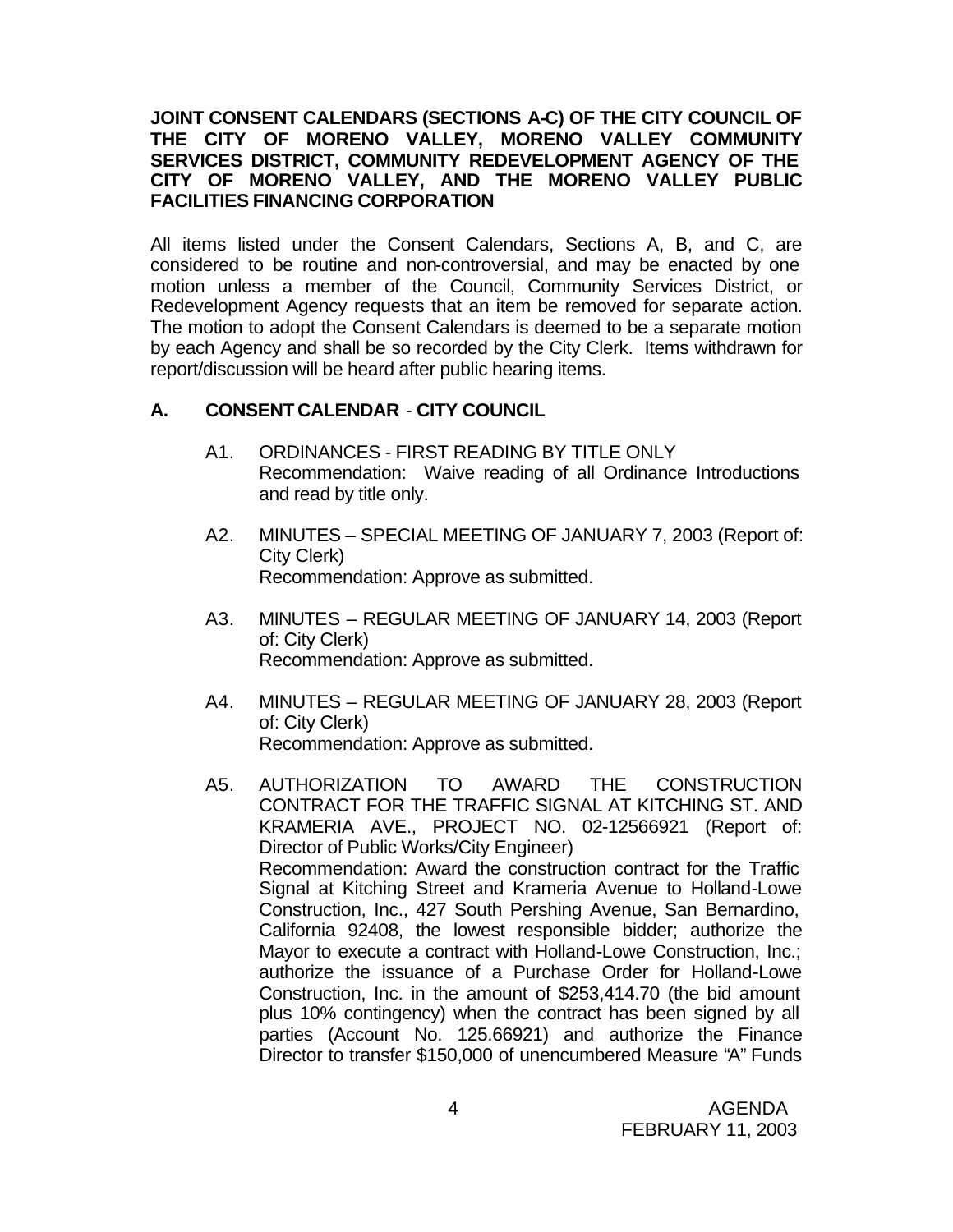from the Pigeon Pass Road Rehabilitation project (Account No. 125.67021) into the Traffic Signal at Kitching Street and Krameria Avenue project (Account No. 125.66921).

- A6. APPROVAL OF QUARTERLY INVESTMENT REPORT QUARTER ENDED DECEMBER 31, 2002 (Report of: Director of Finance/City Treasurer) Recommendation: Approve and accept the quarterly investment report, in compliance with California Government Code Section 53646.
- A7. APPROVAL OF FINAL MAP 30300 SINGLE FAMILY RESIDENTIAL PROJECT AND ACCEPT AGREEMENT & BONDS FOR PUBLIC RIGHT OF WAY IMPROVEMENTS - SOUTH SIDE OF KRAMERIA AVENUE, EAST OF LASSELLE STREET (BEAZER HOMES HOLDINGS CORPORATION) (Report of: Director of Public Works/City Engineer) Recommendation: Approve Final Map 30300, authorize the City Clerk to sign the map and transmit said map to the County Recorder's Office for recordation; accept the bonds and Agreement for Public Improvements; authorize the Mayor to execute the agreement; and direct the City Clerk to forward the signed agreement to the County Recorder's Office for recordation.
- A8. APPROVAL OF AGREEMENT BETWEEN THE CITY OF MORENO VALLEY AND MVPJL, LLC (Report of: Director of Public Works/City Engineer) Recommendation: Approve the agreement between the City of Moreno Valley and MVPJL, LLC; authorize the Mayor to execute the Agreement between the City of Moreno Valley and MVPJL, LLC; and direct the City Clerk to forward the signed agreement to the County Recorder's Office for recordation.

## **B. CONSENT CALENDAR** - **COMMUNITY SERVICES DISTRICT**

- B1. ORDINANCES FIRST READING BY TITLE ONLY Recommendation: Waive reading of all Ordinance Introductions and read by title only.
- B2. MINUTES REGULAR MEETING OF JANUARY 14, 2003 (Report of: City Clerk) Recommendation: Approve as submitted.
- B3. MINUTES REGULAR MEETING OF JANUARY 28, 2003 (Report of: City Clerk) Recommendation: Approve as submitted.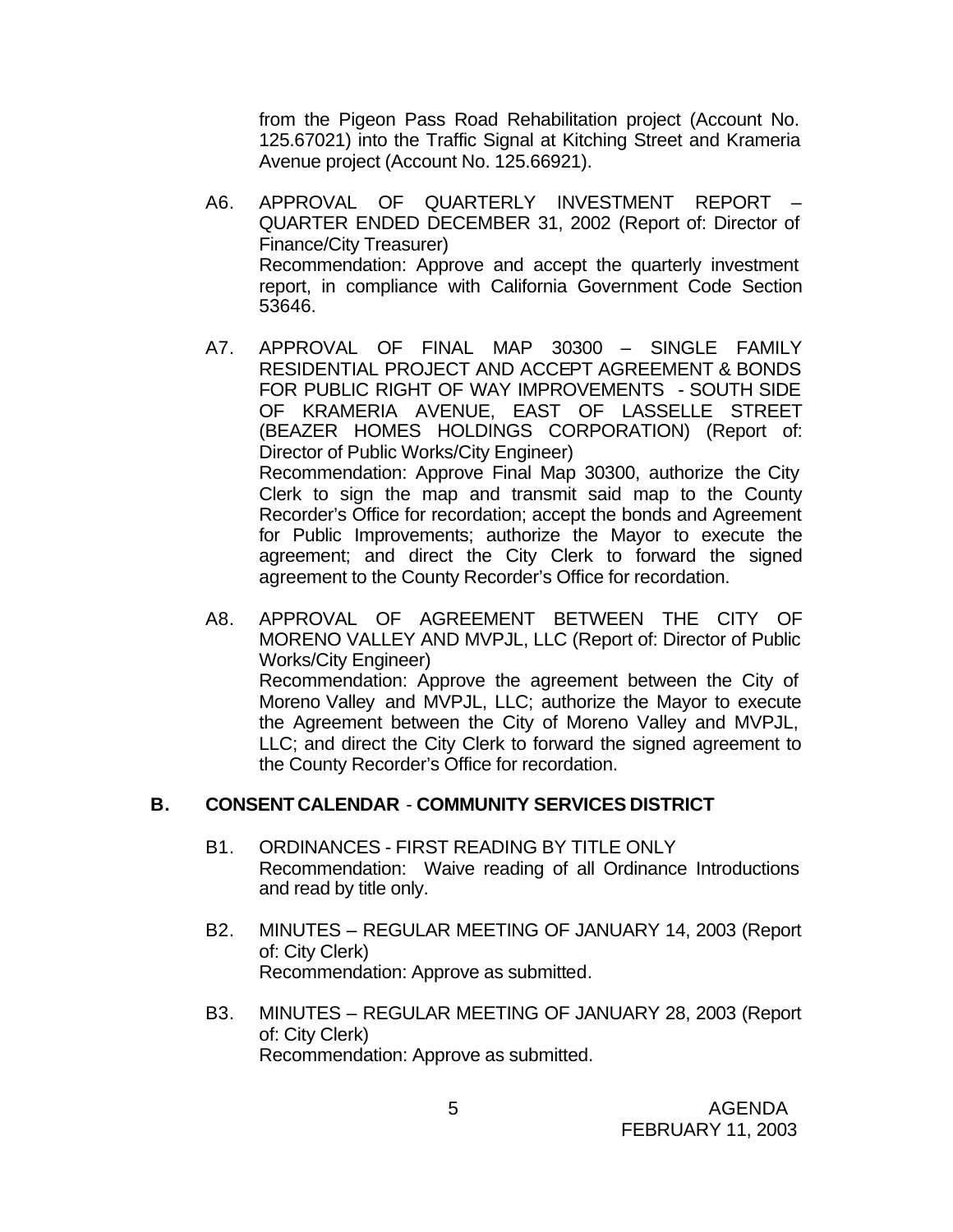## **C. CONSENT CALENDAR** - **COMMUNITY REDEVELOPMENT AGENCY**

- C1. ORDINANCES FIRST READING BY TITLE ONLY Recommendation: Waive reading of all Ordinance Introductions and read by title only.
- C2. MINUTES REGULAR MEETING OF JANUARY 14, 2003 (Report of: City Clerk) Recommendation: Approve as submitted.
- C3. MINUTES REGULAR MEETING OF JANUARY 28, 2003 (Report of: City Clerk) Recommendation: Approve as submitted.

# **D. PUBLIC HEARINGS**

Questions or comments from the public on a Public Hearing matter are limited to five minutes per individual and must pertain to the subject under consideration.

Those wishing to speak should complete and submit a GOLDENROD speaker slip to the Bailiff.

D1. PUBLIC HEARING FOR INCLUSION OF TENTATIVE TRACT 26901 (AND ALL AFFECTED PHASES) INTO THE COMMUNITY SERVICES DISTRICT ZONE B (RESIDENTIAL STREET LIGHTING) PROGRAM – NORTH OF TENNYSON ROAD BETWEEN GALLANT DRIVE AND CLARK STREET (Report of: Director of Public Works/City Engineer)

Recommendation: That the City Council, acting in their capacity as the Board of Directors of the Moreno Valley Community Services District (CSD):

- 1) Tabulate the mail ballots for the CSD Zone B program;
- 2) Verify and accept the results of the mail ballot proceeding as identified on the Official Tally Sheet and Assessor Parcel Number (APN) listing;
- 3) Receive and file with the City Clerk's Office the accepted Official Tally Sheet and APN listing; and
- 4) Authorize and impose the CSD Zone B charge.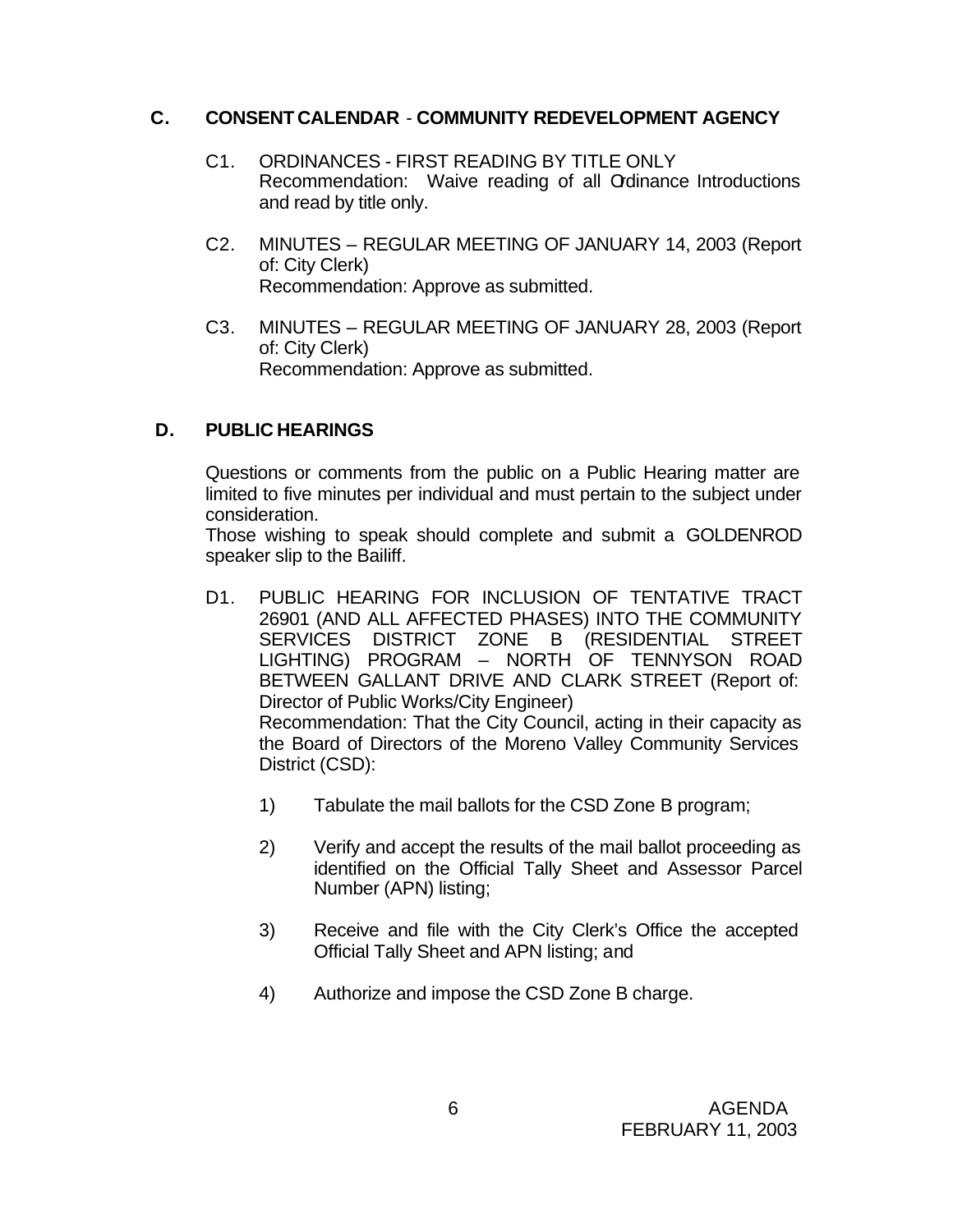- D2. A PUBLIC HEARING ON THE PLANNING COMMISSION'S OCTOBER 24, 2002 APPROVAL RECOMMENDATION OF PA96- 0087, A MUNICIPAL CODE AMENDMENT REGARDING LANDSCAPE REQUIREMENTS CITYWIDE, ORDINANCE NO. 616 (CONTINUED FROM JANUARY 14, 2003) (PUBLIC TESTIMONY PORTION CLOSED) (Report of: Director of Community and Economic Development) Recommendation: Conduct a public hearing for review of the action taken by the Planning Commission recommending approval to amend the Municipal Code to add Section 9.17 Landscape Requirements, amend related Sections, and repeal the current "City of Moreno Valley Landscape Development Guidelines and Specifications":
	- 1. Recognize that the proposal qualifies as an exemption pursuant to the California Environmental Quality Act (CEQA) Guidelines Section 15061; and
	- 2. Introduce Ordinance No. 616.

### Ordinance No. 616

 An Ordinance of the City Council of the City of Moreno Valley, California, Amending Title 9 of the Moreno Valley Municipal Code by Amending Chapters 9.03, 9.04, 9.05, 9.07, 9.08, 9.09, 9.11, 9.13 and 9.16, Adding a New Chapter 9.17 Regarding Landscape Requirements; and Repealing Ordinance No. 247, "City of Moreno Valley Landscape Development Guidelines and Specifications"

### **E. ITEMS REMOVED FROM CONSENT CALENDARS FOR DISCUSSION OR SEPARATE ACTION**

## **F. REPORTS**

F1. REPORT TO CONSIDER PUBLIC COMMENTS REGARDING TRACT 30233 MAIL BALLOT PROCEEDING FOR COMMUNITY SERVICES DISTRICT ZONE B (RESIDENTIAL STREET LIGHTING) – SOUTH OF JOHN F. KENNEDY DRIVE BETWEEN CHAMPIONSHIP DRIVE AND CACTUS AVENUE (Report of: Director of Public Works/City Engineer) Recommendation: That the City Council, acting in their respective capacities as President and Members of the Board of Directors of the Moreno Valley Community Services District (CSD), accept public comments regarding the proposed inclusion of Tentative Tract 30233 (and all affected phases) into the CSD Zone B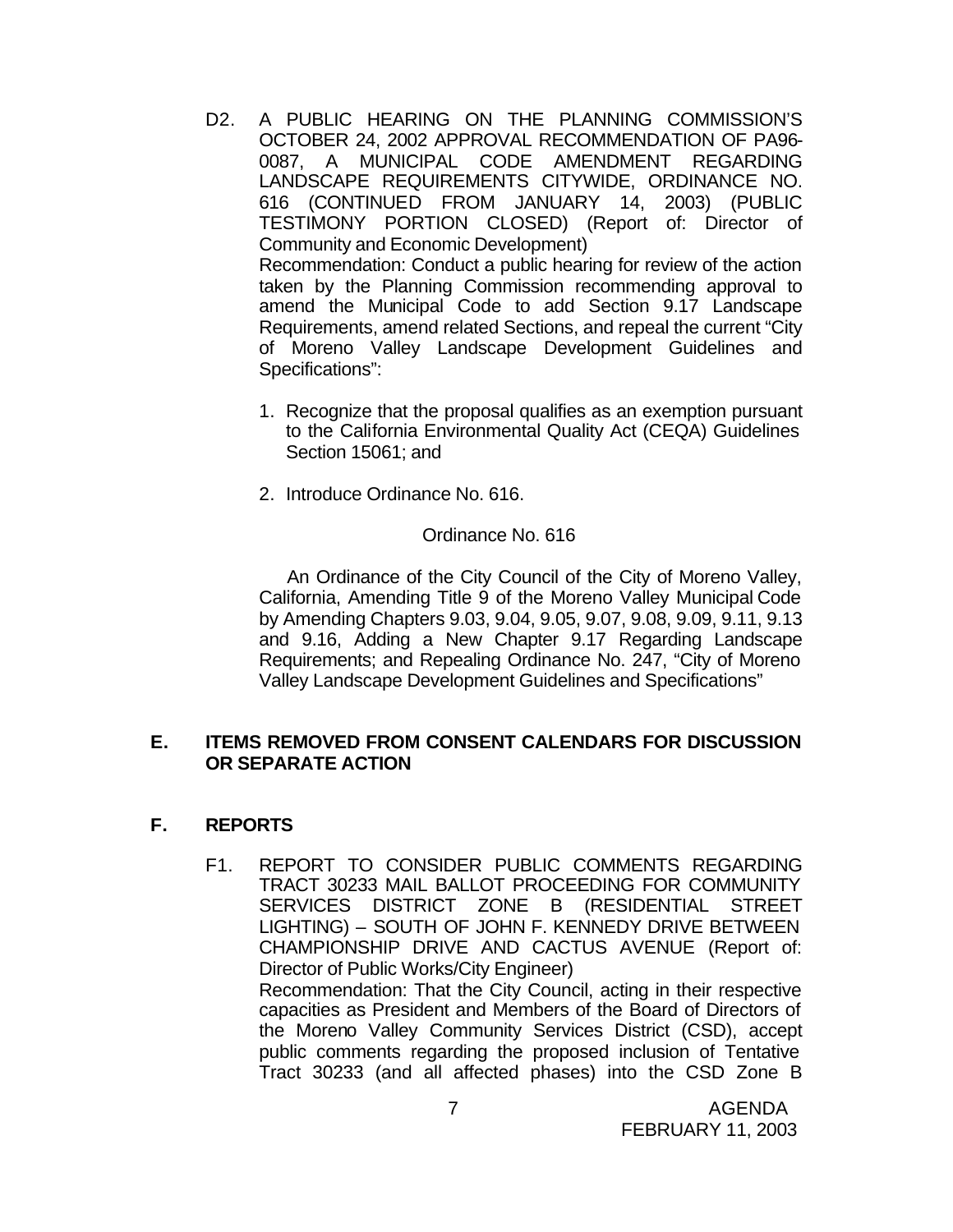(Residential Street Lighting) program and the annual service charge.

- F2. REPORT TO CONSIDER PUBLIC COMMENTS REGARDING TRACT 30232 MAIL BALLOT PROCEEDING FOR COMMUNITY SERVICES DISTRICT ZONE B (RESIDENTIAL STREET LIGHTING) – SOUTH OF CACTUS AVENUE/JOHN F. KENNEDY DRIVE AND EAST OF CHAMPIONSHIP DRIVE (Report of: Director of Public Works/City Engineer) Recommendation: That the City Council, acting in their respective capacities as President and Members of the Board of Directors of the Moreno Valley Community Services District (CSD), accept public comments regarding the proposed inclusion of Tentative Tract 30232 (and all affected phases) into the CSD Zone B (Residential Street Lighting) program and the annual service charge.
- F3. 2003 COUNCIL COMMITTEE PARTICIPATION APPOINTMENTS (Report of: City Clerk) Recommendation: That the City Council approve appointments to the various committees as recommended in the 2003 Council Committee Participation list as submitted by Mayor Batey.
- F4. POWERPOINT PRESENTATION 5 YEAR PLAN PUBLIC WORKS/CAPITAL PROJECTS (Report of: Director of Public Works/City Engineer) (Oral Presentation – not for Council action)
- F5. LEGISLATIVE UPDATE (Report of: Assistant City Manager) Recommendation: Receive and file the Legislative Status Report and adopt a "support" position on ABX1 4 (Wesson).
- F6. CITY MANAGER'S REPORT (Informational Oral Presentation not for Council action)

## **G. LEGISLATIVE ACTIONS**

ORDINANCES - 1ST READING AND INTRODUCTION – NONE

ORDINANCES - 2ND READING AND ADOPTION

G1. ADOPTION OF ORDINANCE NO. 618, AN ORDINANCE OF THE CITY COUNCIL OF THE CITY OF MORENO VALLEY, CALIFORNIA, AMENDING TITLE 2 OF THE MORENO VALLEY MUNICIPAL CODE BY REPEALING CHAPTER 2.60 REGARDING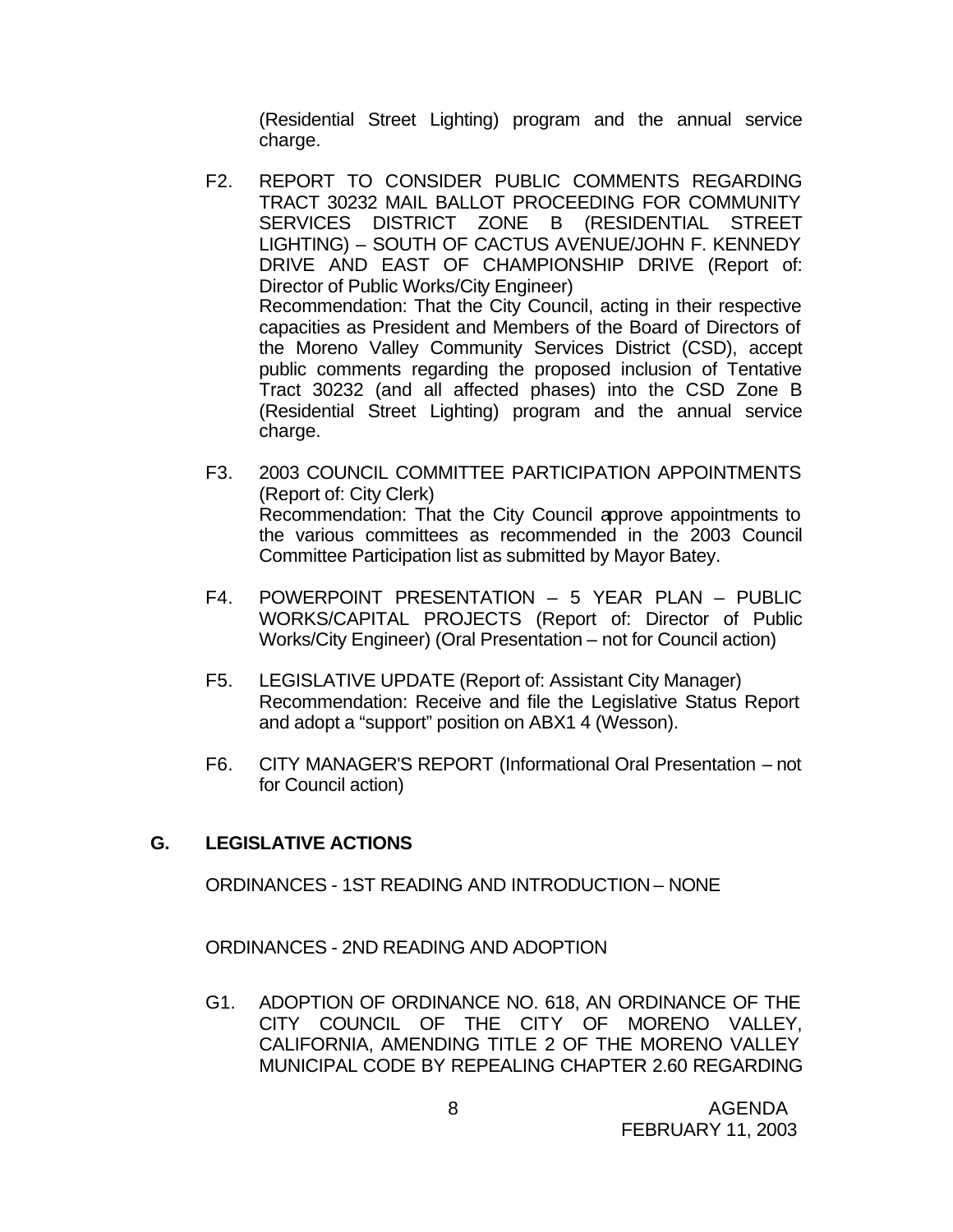THE DESTRUCTION OF RECORDS, AND REENACTING CHAPTER 2.60, ESTABLISHING A RECORDS MANAGEMENT PROGRAM (RECEIVED FIRST READING AND INTRODUCTION JANUARY 28, 2003 ON A 5-0 VOTE) (Report of: City Clerk) Recommendation: Adopt Ordinance No. 618.

#### Ordinance No. 618

An Ordinance of the City Council of the City of Moreno Valley, California, Amending Title 2 of the Moreno Valley Municipal Code by Repealing Chapter 2.60 Regarding the Destruction of Records, and Reenacting Chapter 2.60, Establishing a Records Management Program

ORDINANCES - URGENCY ORDINANCES - NONE

RESOLUTIONS – NONE

PUBLIC COMMENTS **ON ANY SUBJECT NOT ON THE AGENDA** UNDER THE JURISDICTION OF THE CITY COUNCIL

Those wishing to speak should complete and submit a PINK speaker slip to the Bailiff. There is a three-minute time limit per person.

All remarks and questions shall be addressed to the presiding officer or to the City Council and not to any individual Council member, staff member or other person.

#### **CLOSING COMMENTS AND/OR REPORTS OF THE CITY COUNCIL, COMMUNITY SERVICES DISTRICT, OR COMMUNITY REDEVELOPMENT AGENCY**